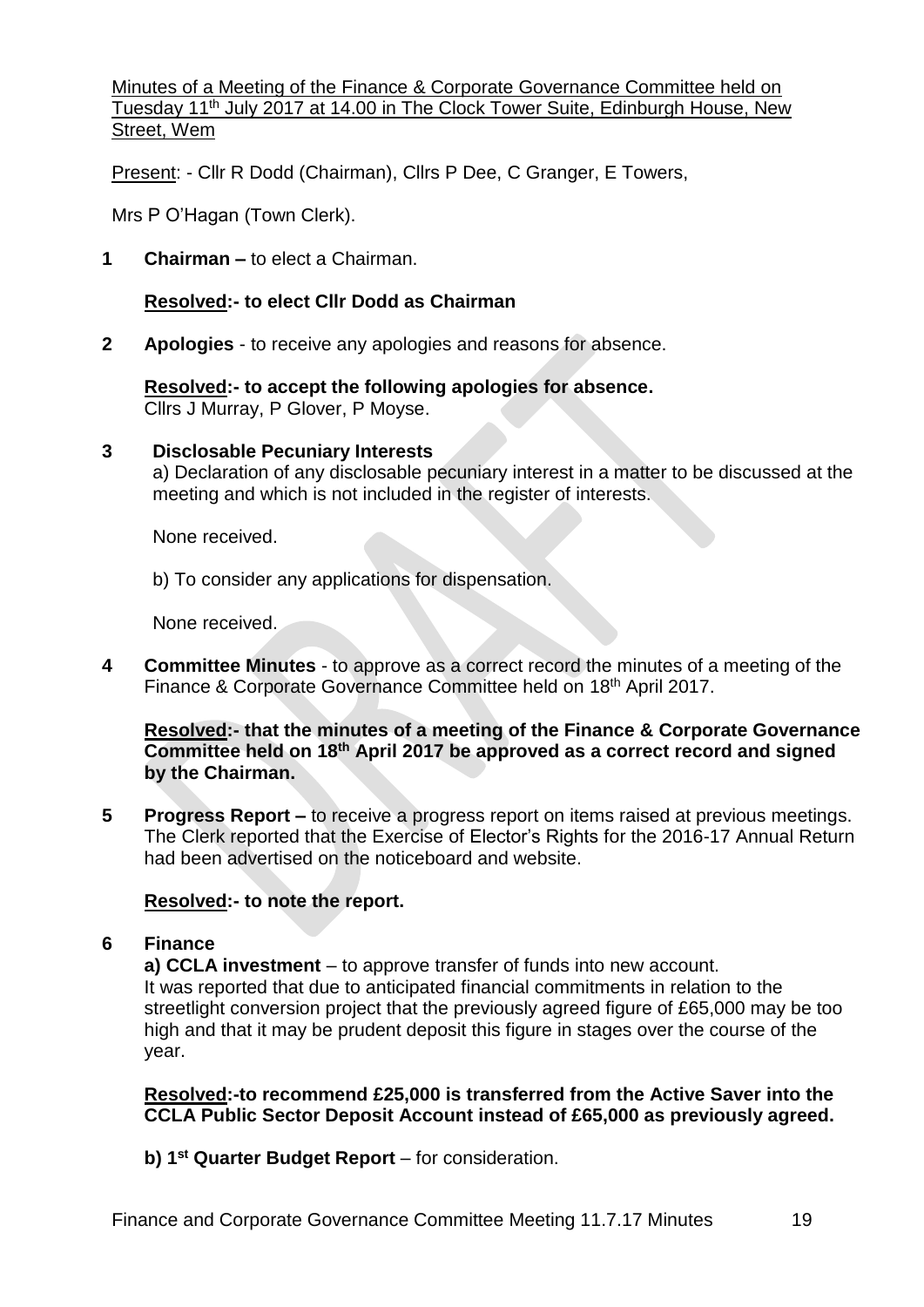A number of questions were asked in relation to particular financial codes on the budget report which the Clerk responded to.

#### **Resolved:-to note the report.**

**c) Insurance** – for update on valuation of WSLC and Public Toilets. It was reported that the valuations had not been received in time for the meeting and that as soon as they were received the Clerk would contact the insurance company to update the records.

#### **Resolved:-to note.**

## **7 Health and Safety**

## **a) Risk Assessments and COSH Updates –** for update on review.

It was reported that due to work pressures this had not been completed, however the Town Clerk has had ongoing discussions with Shropshire Council Health and Safety Team over the need to update the remaining risk assessments as part of the Service Level Agreement. As the COSH updates were in relation to the need for an updated form this work has been given a low priority.

## **Resolved:-to note.**

## **8 Policy Review**

## **a) Complaints Policy -** to review.

A discussion took place on this item and Councillors felt that as the policy had been reviewed in May it would be more appropriate to defer a decision on any amendments to the policy for at least six months.

#### **Resolved:-to recommend that the Complaints Policy review is deferred for six months.**

# **b) Policy Review –** for update.

The Clerk reported that due to an unforeseen increase in workload she had not been able to start the Staffing Policy Review. However she was currently looking at examples of staff handbooks provided by other Town Clerks.

Cllr Dee left the meeting at 14.30.

# **9 Training programme.**

#### **a) Vision Session –** to discuss.

Councillors considered the paper deferred from the Town Council meeting on 29.6.17 and there was general agreement that it would be a good idea to hold an event for Councillors to develop a vision for the term of the Council.

A discussion took place on the need for someone to facilitate the event as it was felt that the quote received was too expensive. The Clerk was asked to approach SALC for recommendations of facilitators. Cllr Towers stated that a good document to refer to when developing the event would be the Town Plan as there were a number of action points in this.

To keep costs down Councillors would be encouraged to provide their own refreshments for the event.

# **Resolved:-to recommend that the Vision Session is held on**

Finance and Corporate Governance Committee Meeting 11.7.17 Minutes 20